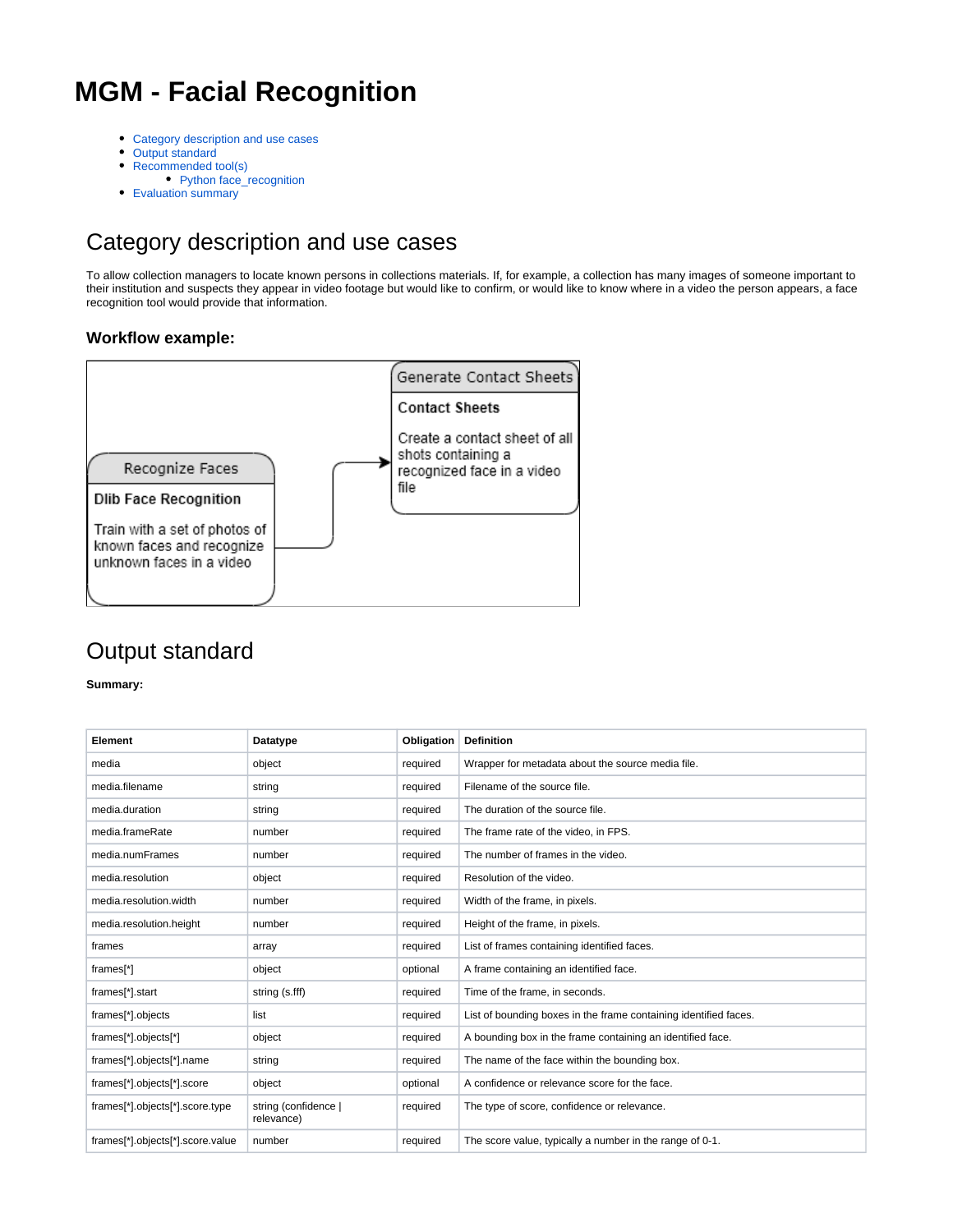| frames[*].objects[*].vertices         | object | optional | The top left (xmin, ymin) and bottom right (xmax, ymax) relative bounding<br>coordinates. |
|---------------------------------------|--------|----------|-------------------------------------------------------------------------------------------|
| frames[*]objects[*].vertices.xmin     | number | required | The top left x coordinate.                                                                |
| frames[*]objects[*].vertices.ymin     | number | required | The top left y coordinate.                                                                |
| frames[*]objects[*].vertices.<br>xmax | number | required | The bottom right x coordinate.                                                            |
| frames[*]objects[*].vertices.<br>ymax | number | required | The bottom right y coordinate.                                                            |

#### **JSON Schema**

```
Schema
{
            "$schema": "http://json-schema.org/schema#",
      "type": "object",
      "title": "Facial recognition Schema",
      "required": [
            "media",
            "frames"
      ],
       "properties": {
            "media": {
                  "type": "object",
                  "title": "Media",
                  "description": "Wrapper for metadata about the source media file.",
                  "required": [
                       "filename",
                       "duration"
                  ],
                  "properties": {
                       "filename": {
                             "type": "string",
                             "title": "Filename",
                             "description": "Filename of the source file.",
                             "default": "",
                             "examples": [
                                  "myfile.wav"
and the state of the state of the state of the state of the state of the state of the state of the state of the
                        },
                        "duration": {
                             "type": "string",
                             "title": "Duration",
                             "description": "Duration of the source file audio.",
                             "default": "",
                             "examples": [
                                   "25.888"
and the state of the state of the state of the state of the state of the state of the state of the state of the
                        },
                        "frameRate": {
                                  "type": "number",
                                  "title": "Frame rate",
                                   "description": "The frame rate of the video, in FPS.",
                                   "default": 0,
                                   "examples": [
                                             29.97
design to the control of the control of the control of the control of the control of the control of the control of
                        },
                        "numFrames": {
                                  "type": "integer",
                                   "title": "Number of frames",
                                  "description": "The number of frames in the video.",
                                  "default": 0,
                                  "examples": [
                                             1547
design to the control of the control of the control of the control of the control of the control of the control of
                        },
                        "resolution": {
```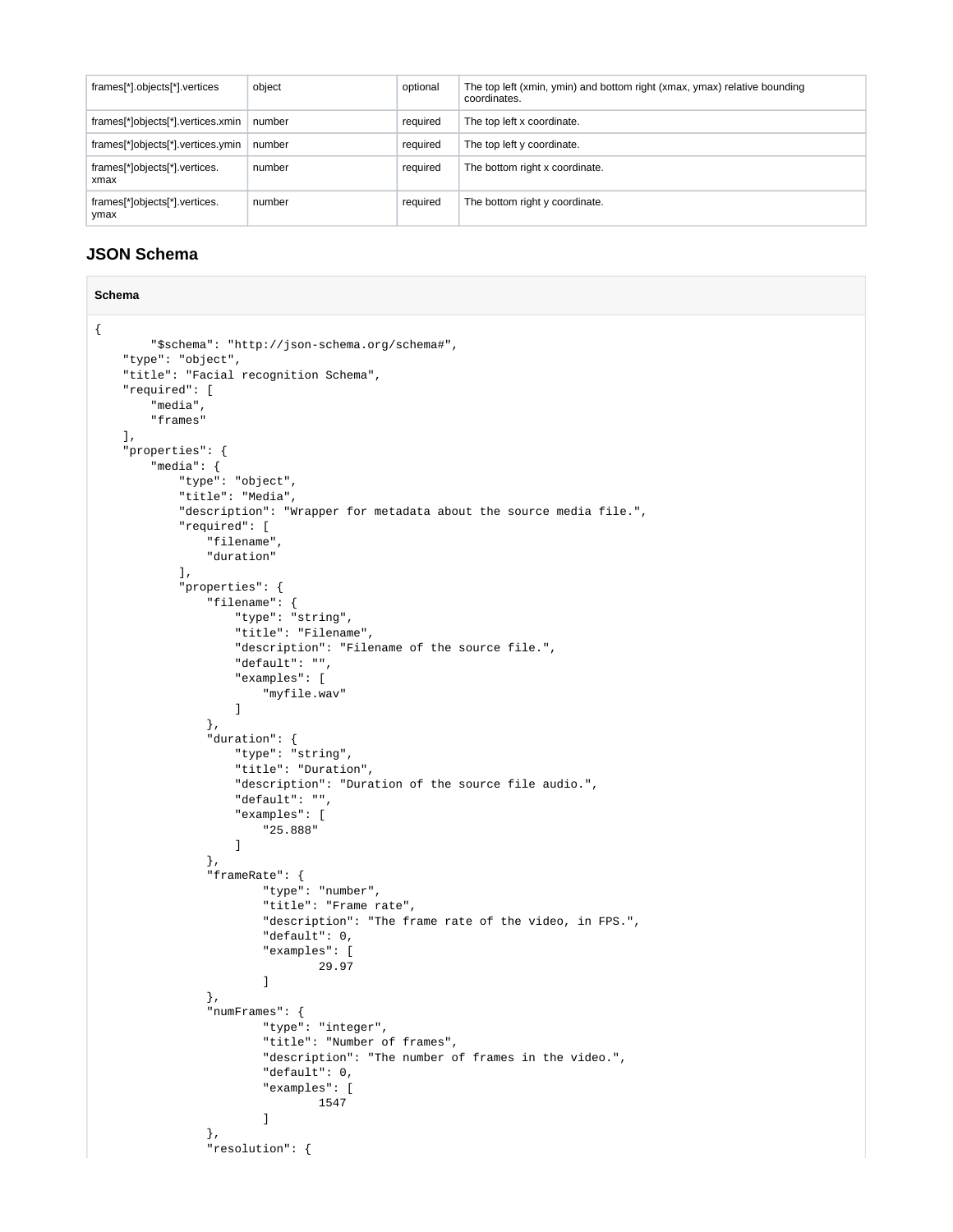```
 "type": "object",
                           "title": "Resolution",
                           "description": "Resolution of the video.",
                           "required": [
                                    "height",
                                    "width"
 ],
                           "properties": {
                                    "height": {
                                             "type": "integer",
                                             "title": "Height",
                                             "description": "Height of the frame, in pixels.",
                                             "default": 0
\} , we have the contract of \} ,
                                    "width": {
                                             "type": "integer",
                                             "title": "Width",
                                             "description": "Width of the frame, in pixels.",
                                             "default": 0
 }
 }
                 }
            }
          },
          "frames": {
                  "type": "array",
                  "title": "Frames",
                  "description": "List of frames containing identified faces.",
                  "items": {
                           "type": "object",
                           "required": [
                                    "start",
                                    "objects"
 ],
                           "properties": {
                                    "start": {
                                             "type": "string",
                                             "title": "Start",
                                             "description": "Time of the frame, in seconds.",
                                             "default": "",
                                             "examples": [
                                                     "23.594"
design to the control of the control of the control of the control of the control of the control of the control of
\} , we have the contract of \} ,
                                    "objects": {
                                             "type": "array",
                                             "title": "Bounding boxes",
                                             "description": "List of bounding boxes in the frame containing 
identified faces.",
                                             "items": {
                                                     "type": "object",
                                                      "required": [
 "name"
, the contract of the contract of the contract of \mathbb{I}_\lambda "properties": {
                                                          "name": {
                                                                   "type": "string",
                                                                   "title": "Text",
                                                                   "description": "The name of the identified face 
within the bounding box.",
                                                                   "default": ""
\} , and the contract of the contract of the contract of the contract of the contract of the contract of the contract of the contract of the contract of the contract of the contract of the contract of the contract of th
                                    "score": {
                                                      "type": "object",
                                                      "title": "Score",
                                                      "description": "A confidence or relevance score for the 
entity.",
                                                      "required": [
                                                          "type",
                                                      "scoreValue"
\mathbf{1}, \mathbf{1}
```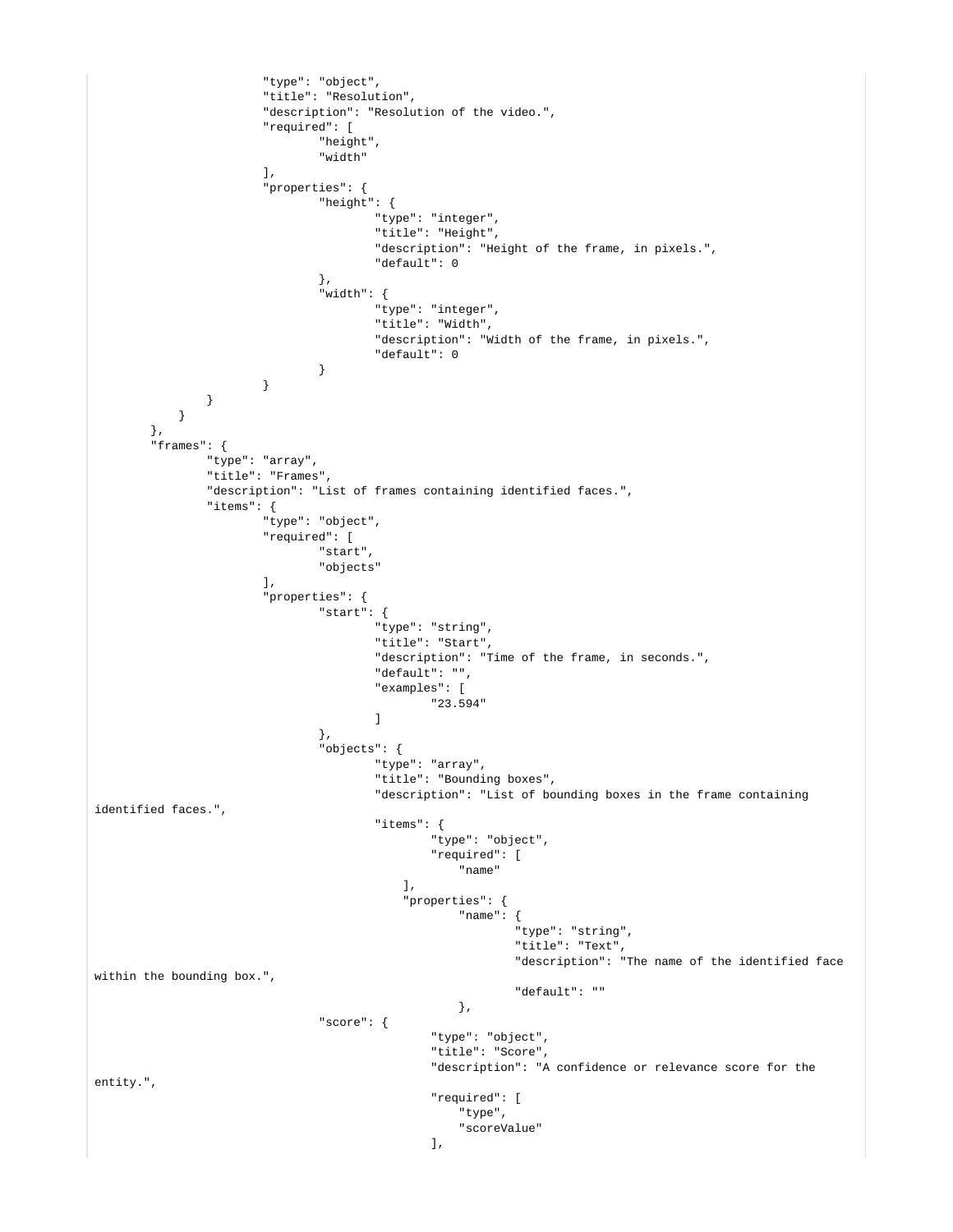```
 "properties": {
                                                  "type": {
                                                     "type": "string",
                                                      "title": "Type",
                                                      "description": "The type of score, confidence or 
relevance.",
                                                      "enum": [
                                                          "confidence",
                                                          "relevance"
design to the control of the control of the control of the control of the control of the control of the control of
\} , and the contract of the contract of the contract of the contract of the contract of the contract of the contract of the contract of the contract of the contract of the contract of the contract of the contract of th
                                                  "scoreValue": {
 "type": "number",
 "title": "Score value",
                                                      "description": "The score value, typically a float 
in the range of 0-1.",
                                                      "default": 0,
                                                      "examples": [0.437197]
 }
 }
\} , and the contract of the contract of the contract of the contract of the contract of the contract of the contract of the contract of the contract of the contract of the contract of the contract of the contract of th
                                                  "vertices": {
                                                          "type": "object",
                                                          "title": "Vertices",
                                                          "description": "The top left (xmin, ymin) and 
bottom right (xmax, ymax) relative bounding coordinates.",
                                                          "required": [
\mathbb{R}^m xmin",
\mathbb{I} ymin",
\mathbb{R}^n xmax \mathbb{R}^n , \mathbb{R}^n "ymax"
\mathbf{1}, \mathbf{1} "properties": {
                                                                 "xmin": {
                                                                         "type": "number",
                                                                         "title": "Xmin",
                                                                         "description": "The top left x 
coordinate.",
                                                                         "default": 0
\}, \{, \{, \}, \{, \}, \{, \}, \{, \}, \{, \}, \{, \{, \}, \{, \}, \{, \}, \{, \}, \{, \}, \{, \}, \{, \}, \{, \}, \{, \}, \{, \}, \{, \}, \{, \},
                                                                  "ymin": {
                                                                         "type": "number",
                                                                         "title": "Ymin",
                                                                         "description": "The top left y 
coordinate.",
                                                                         "default": 0
\}, \{, \{, \}, \{, \}, \{, \}, \{, \}, \{, \}, \{, \{, \}, \{, \}, \{, \}, \{, \}, \{, \}, \{, \}, \{, \}, \{, \}, \{, \}, \{, \}, \{, \}, \{, \},
                                                                 "xmax" : {
                                                                         "type": "number",
                                                                         "title": "Xmax",
                                                                         "description": "The bottom right 
x coordinate.",
                                                                         "default": 0
\}, \{, \{, \}, \{, \}, \{, \}, \{, \}, \{, \}, \{, \{, \}, \{, \}, \{, \}, \{, \}, \{, \}, \{, \}, \{, \}, \{, \}, \{, \}, \{, \}, \{, \}, \{, \},
                                                                  "ymax": {
                                                                         "type": "number",
                                                                         "title": "Ymax",
                                                                         "description": "The bottom right 
y coordinate.",
                                                                 "default": 0
 }
 }
 }
 }
 }
 }
 }
 }
       }
  }
}
```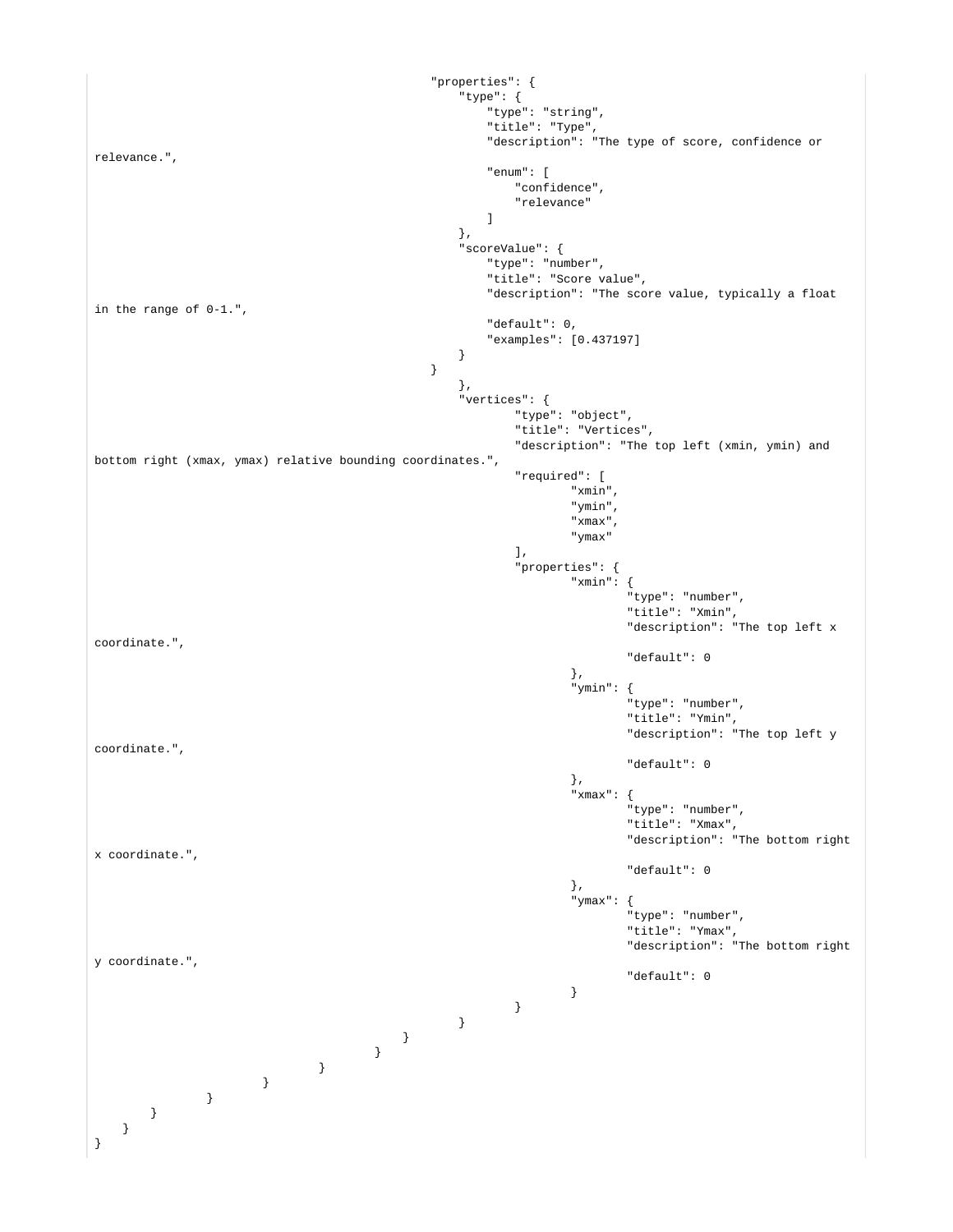#### **Sample output**

**Sample Output**

```
{
           "media": {
                     "filename": "myfile.mov",
                     "duration": "8334.335",
                    "frameRate": 30.000,
                    "numFrames": 1547,
                     "resolution": {
                               "width": 654,
                               "height": 486
 }
           },
           "frames": [
                    {
                                "start": "625.024",
                                "objects": [
{
                                                    "name": "Herman B. Wells",
                                                     "score": {
                                                               "type": "confidence",
                                                              "scoreValue": 0.9903119
\} , and the contract of the contract of the contract of the contract of the contract of the contract of the contract of the contract of the contract of the contract of the contract of the contract of the contract of th
                                                     "vertices": {
                                                               "xmin": 219,
                                                               "ymin": 21,
                                                               "xmax": 340,
                                                              "ymax": 53
 }
 }
design to the control of the control of the control of the control of the control of the control of the control of
 }
           ]
}
```
# <span id="page-4-0"></span>Recommended tool(s)

#### <span id="page-4-1"></span>Python face\_recognition

**Official documentation:** [Library documentation](https://face-recognition.readthedocs.io/en/latest/readme.html) | [Custom code](https://colab.research.google.com/drive/1ARpTbvGw1GjD3rgf65uo5NZp-JcyA5jW#scrollTo=wXN7wGYjwnrW)

**Language:** Python

**Description:** OpenCV-based face recognition library.

**Cost:** Free (open source)

**Social impact:** We retain full control of use of the images/face data.

**Notes:** Tests run on Charlie Nelms and Herman B Wells images/videos.

#### **Installation & requirements**

Install via pip (face\_recognition).

Requires opencv-python

#### **Parameters**

**Input formats**